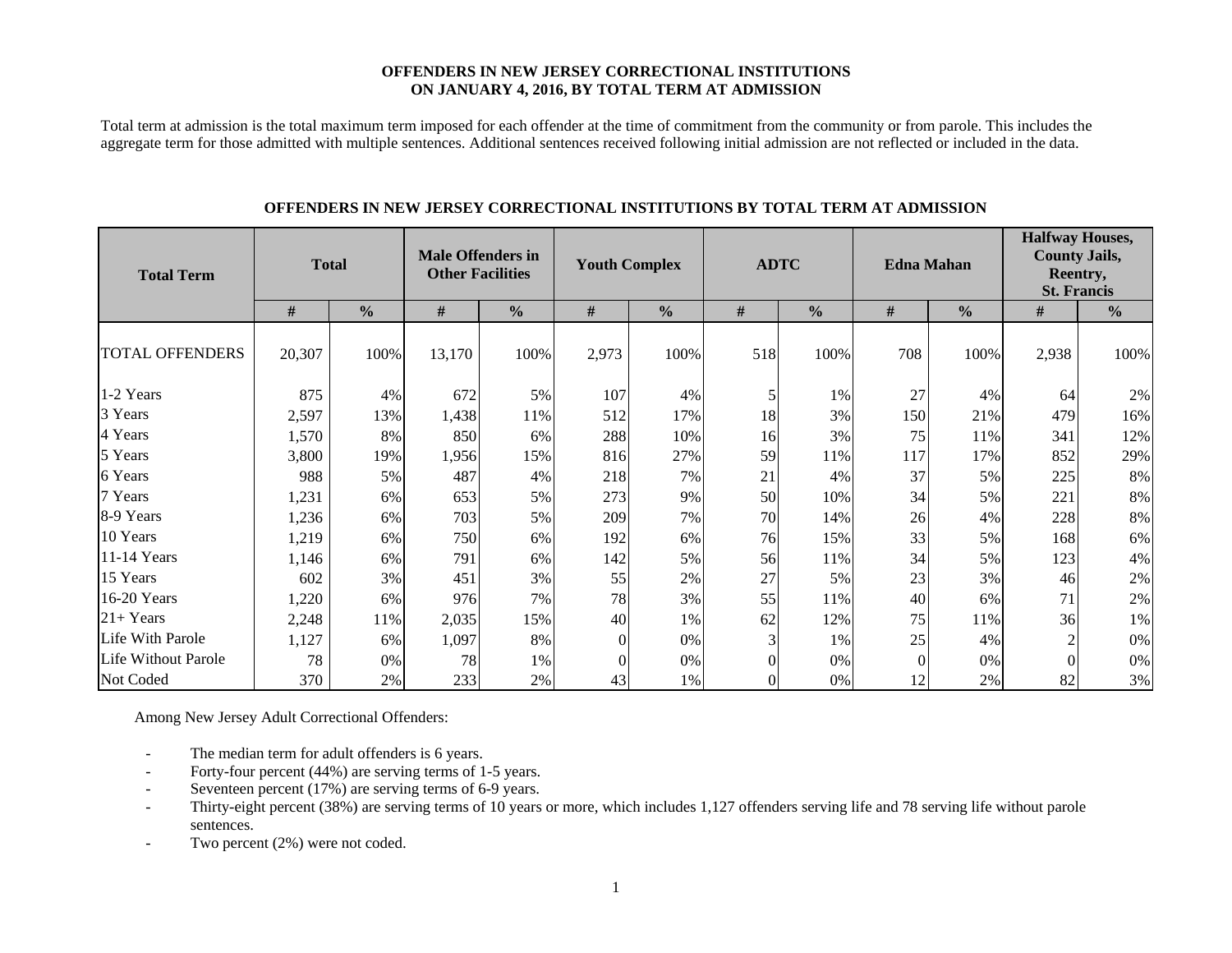# **Prison Complex Offenders By Total Term At Admission**

| <b>Institution</b>       | <b>Total</b> | $1 - 2$<br>Years | 3<br>Years              | $\overline{4}$<br>Years | 5 <sup>5</sup><br>Years | 6<br>Years     | $\overline{7}$<br>Years | $8-9$<br>Years | 10 <sup>1</sup><br>Years | $11 - 14$<br>Years | 15<br>Years      | $16 - 20$<br><b>Years</b> | $20+$<br>Years | Life<br><b>With</b><br><b>Parole</b> | Life<br>Without<br>Parole | <b>Not</b><br>Coded |
|--------------------------|--------------|------------------|-------------------------|-------------------------|-------------------------|----------------|-------------------------|----------------|--------------------------|--------------------|------------------|---------------------------|----------------|--------------------------------------|---------------------------|---------------------|
|                          |              |                  |                         |                         |                         |                |                         |                |                          |                    |                  |                           |                |                                      |                           |                     |
| <b>Bayside</b>           | 1,115        | 40               | 145                     | 90                      | 242                     | 52             | 76                      | 77             | 83                       | 74                 | 30               | 81                        | 80             | 23                                   | $\Omega$                  | 22                  |
| <b>Main</b>              | 100%         | 4%               | 13%                     | 8%                      | 22%                     | 5%             | 7%                      | 7%             | 7%                       | 7%                 | 3%               | 7%                        | 7%             | 2%                                   | 0%                        | 2%                  |
| <b>Bayside</b>           | 631          | 32               | 132                     | 79                      | 111                     | 17             | 33                      | 40             | 47                       | 39                 | 23               | 37                        | 27             | $\mathbf 0$                          | $\mathbf 0$               | 14                  |
| Farm                     | 100%         | 5%               | 21%                     | 13%                     | 18%                     | 3%             | 5%                      | 6%             | 7%                       | 6%                 | 4%               | 6%                        | 4%             | 0%                                   | 0%                        | 2%                  |
| <b>Bayside</b>           | 349          | 19               | 67                      | 53                      | 91                      | 13             | 13                      | 18             | 23                       | 9                  | 11               | 13                        | 3              | 0                                    | $\mathbf 0$               | 16                  |
| Ancora                   | 100%         | 5%               | 19%                     | 15%                     | 26%                     | 4%             | 4%                      | 5%             | 7%                       | 3%                 | 3%               | 4%                        | 1%             | 0%                                   | 0%                        | 5%                  |
| <b>Bayside Total</b>     | 2,095        | 91               | 344                     | 222                     | 444                     | 82             | 122                     | 135            | 153                      | 122                | 64               | 131                       | 110            | 23                                   | $\Omega$                  | 52                  |
|                          | 100%         | 4%               | 16%                     | 11%                     | 21%                     | 4%             | 6%                      | 6%             | 7%                       | 6%                 | 3%               | 6%                        | 5%             | 1%                                   | 0%                        | 2%                  |
| <b>CRAF</b>              | 208          | 17               | 81                      | 47                      | 32                      | 5              | 8                       | 3              |                          | $\mathbf 0$        | $\boldsymbol{0}$ | $\Omega$                  | 0              | 0                                    | $\overline{0}$            | 14                  |
| <b>Jones Farm</b>        | 100%         | 8%               | 39%                     | 23%                     | 15%                     | 2%             | 4%                      | 1%             | 0%                       | 0%                 | 0%               | 0%                        | 0%             | 0%                                   | 0%                        | 7%                  |
| <b>CRAF</b>              | 355          | 124              | 60                      | 22                      | 57                      | 13             | 15                      | 12             | 4                        | 5                  | 0                | 2                         | 0              | 1                                    | $\Omega$                  | 40                  |
| <b>Reception</b>         | 100%         | 35%              | 17%                     | 6%                      | 16%                     | 4%             | 4%                      | 3%             | 1%                       | 1%                 | 0%               | 1%                        | 0%             | 0%                                   | 0%                        | 11%                 |
| <b>CRAF Total</b>        | 563          | 141              | 141                     | 69                      | 89                      | 18             | 23                      | 15             | 5                        | 5                  | $\mathbf 0$      | $\overline{2}$            | $\mathbf 0$    |                                      | $\overline{0}$            | 54                  |
|                          | 100%         | 25%              | 25%                     | 12%                     | 16%                     | 3%             | 4%                      | 3%             | 1%                       | 1%                 | 0%               | 0%                        | 0%             | 0%                                   | 0%                        | 10%                 |
| East Jersey Main         | 1,199        | 3                | 17                      | 9                       | 25                      | 3              | 11                      | 26             | 44                       | 100                | 59               | 194                       | 471            | 235                                  | $\overline{2}$            | $\mathbf 0$         |
|                          | 100%         | 0%               | 1%                      | 1%                      | 2%                      | 0%             | 1%                      | 2%             | 4%                       | 8%                 | 5%               | 16%                       | 39%            | 20%                                  | 0%                        | 0%                  |
| <b>East Jersey Camp</b>  | 30           | 1                | $\overline{\mathbf{c}}$ | 4                       | 1                       | $\overline{2}$ | 3                       | 1              | 5                        | 4                  | 1                | 5                         | 1              | 0                                    | $\mathbf 0$               | 0                   |
|                          | 100%         | 3%               | 7%                      | 13%                     | 3%                      | 7%             | 10%                     | 3%             | 17%                      | 13%                | 3%               | 17%                       | 3%             | 0%                                   | 0%                        | 0%                  |
| <b>East Jersey Total</b> | 1,229        | 4                | 19                      | 13                      | 26                      | 5              | 14                      | 27             | 49                       | 104                | 60               | 199                       | 472            | 235                                  | $\overline{2}$            | 0                   |
|                          | 100%         | 0%               | 2%                      | 1%                      | 2%                      | 0%             | 1%                      | 2%             | 4%                       | 8%                 | 5%               | 16%                       | 38%            | 19%                                  | 0%                        | $0\%$               |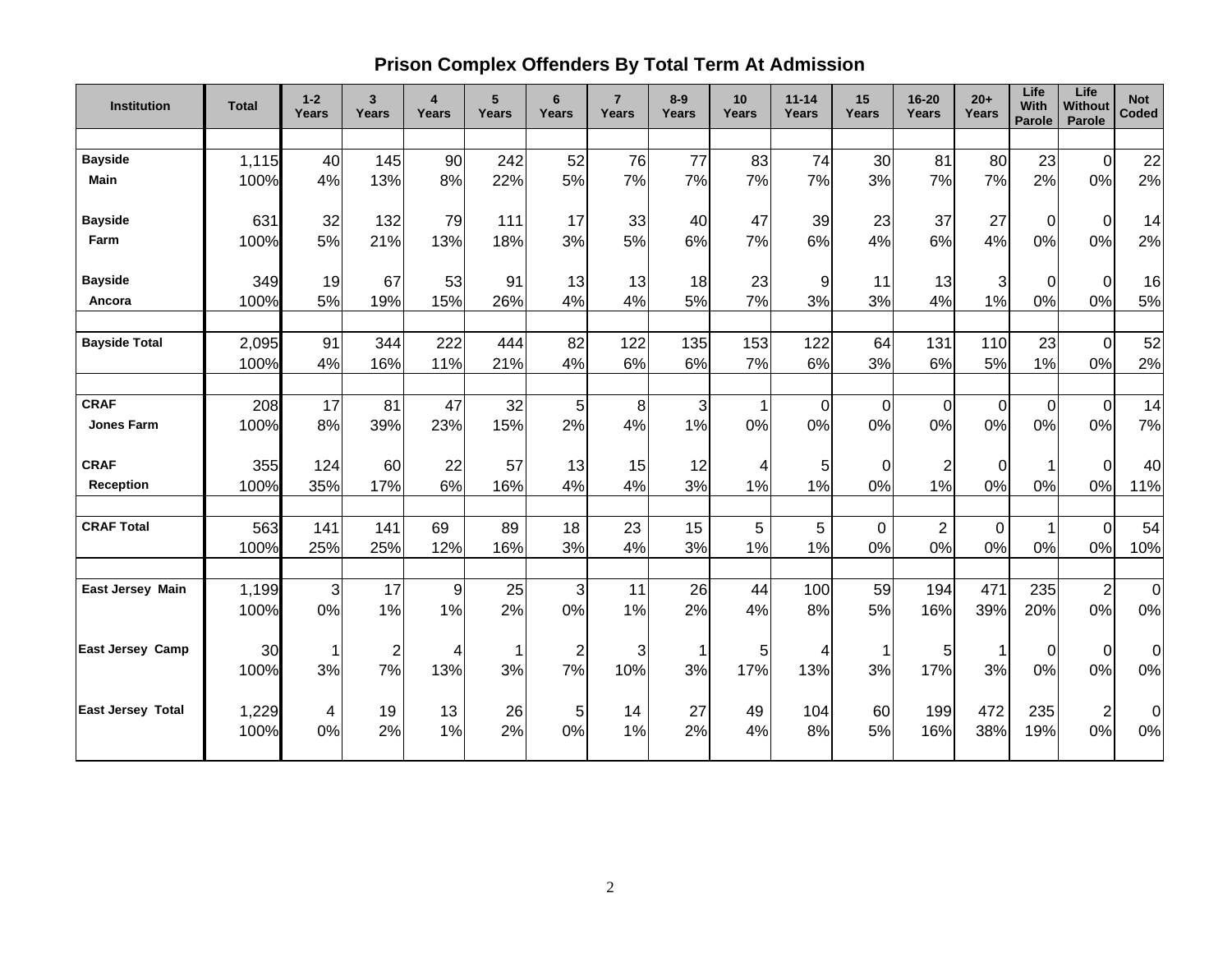| <b>Institution</b>                           | <b>Total</b> | $1 - 2$<br>Years | 3<br>Years | 4<br>Years | 5<br>Years | 6<br>Years | $\overline{7}$<br>Years | $8 - 9$<br>Years | 10<br>Years | $11 - 14$<br>Years | 15<br>Years | 16-20<br>Years | $20+$<br>Years | Life<br>With<br>Parole | Life<br>Without<br>Parole | <b>Not</b><br>Coded |
|----------------------------------------------|--------------|------------------|------------|------------|------------|------------|-------------------------|------------------|-------------|--------------------|-------------|----------------|----------------|------------------------|---------------------------|---------------------|
|                                              |              |                  |            |            |            |            |                         |                  |             |                    |             |                |                |                        |                           |                     |
| <b>NJ State Prison</b>                       | 1,621        | 10               | 49         | 25         | 49         | 15         | 14                      | 30               | 30          | 46                 | 20          | 57             | 688            | 498                    | 74                        | 16                  |
|                                              | 100%         | 1%               | 3%         | 2%         | 3%         | 1%         | 1%                      | 2%               | 2%          | 3%                 | 1%          | 4%             | 42%            | 31%                    | 5%                        | 1%                  |
|                                              |              |                  |            |            |            |            |                         |                  |             |                    |             |                |                |                        |                           |                     |
| <b>Northern</b>                              | 2,094        | 87               | 192        | 119        | 286        | 83         | 102                     | 114              | 146         | 172                | 98          | 204            | 299            | 164                    |                           | 27                  |
| Main                                         | 100%         | 4%               | 9%         | 6%         | 14%        | 4%         | 5%                      | 5%               | 7%          | 8%                 | 5%          | 10%            | 14%            | 8%                     | 0%                        | 1%                  |
|                                              |              |                  |            |            |            |            |                         |                  |             |                    |             |                |                |                        |                           |                     |
| <b>Northern</b>                              | 373          | 21               | 59         | 29         | 71         | 15         | 19                      | 27               | 29          | 23                 | 15          | 21             | 33             | 4                      |                           | 6                   |
| Ad Seg Male                                  | 100%         | 6%               | 16%        | 8%         | 19%        | 4%         | 5%                      | 7%               | 8%          | 6%                 | 4%          | 6%             | 9%             | 1%                     | 0%                        | 2%                  |
|                                              |              |                  |            |            |            |            |                         |                  |             |                    |             |                |                |                        |                           |                     |
| <b>Northern Total</b>                        | 2,467        | 108              | 251        | 148        | 357        | 98         | 121                     | 141              | 175         | 195                | 113         | 225            | 332            | 168                    | $\overline{2}$            | 33                  |
|                                              | 100%         | 4%               | 10%        | 6%         | 14%        | 4%         | 5%                      | 6%               | 7%          | 8%                 | 5%          | 9%             | 13%            | 7%                     | 0%                        | 1%                  |
|                                              |              |                  |            |            |            |            |                         |                  |             |                    |             |                |                |                        |                           |                     |
| Southern                                     | 1,878        | 153              | 340        | 204        | 489        | 128        | 144                     | 143              | 96          | 57                 | 26          | 34             | 17             | 6                      | $\Omega$                  | 41                  |
|                                              | 100%         | 8%               | 18%        | 11%        | 26%        | 7%         | 8%                      | 8%               | 5%          | 3%                 | 1%          | 2%             | 1%             | 0%                     | 0%                        | 2%                  |
|                                              |              |                  |            |            |            |            |                         |                  |             |                    |             |                |                |                        |                           |                     |
| <b>South Woods</b>                           | 3,317        | 165              | 294        | 169        | 502        | 141        | 215                     | 212              | 242         | 262                | 168         | 328            | 416            | 166                    | $\Omega$                  | 37                  |
|                                              | 100%         | 5%               | 9%         | 5%         | 15%        | 4%         | 6%                      | 6%               | 7%          | 8%                 | 5%          | 10%            | 13%            | 5%                     | 0%                        | 1%                  |
|                                              |              |                  |            |            |            |            |                         |                  |             |                    |             |                |                |                        |                           |                     |
| <b>Subtotal</b>                              | 13,170       | 672              | 1,438      | 850        | 1,956      | 487        | 653                     | 703              | 750         | 791                | 451         | 976            | 2,035          | 1,097                  | 78                        | 233                 |
| Male Offenders in<br><b>Other Facilities</b> | 100%         | 5%               | 11%        | 6%         | 15%        | 4%         | 5%                      | 5%               | 6%          | 6%                 | 3%          | 7%             | 15%            | 8%                     | 1%                        | 2%                  |

# **Prison Complex Offenders By Total Term At Admission**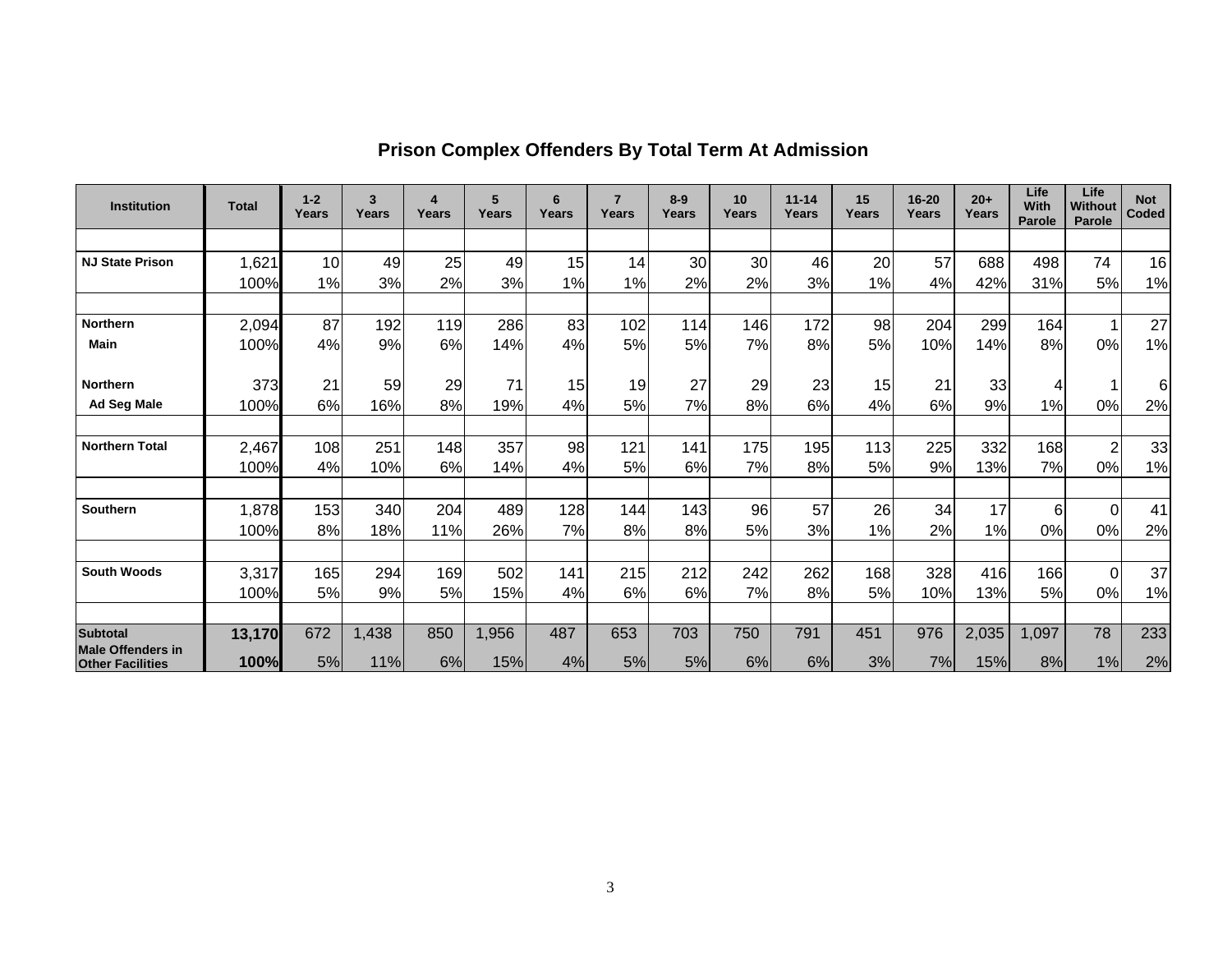| <b>Institution</b>    | Total  | $1 - 2$<br>Years | 3<br>Years      | 4<br>Years | 5<br>Years | 6<br>Years | Years | $8-9$<br>Years | 10<br>Years | $11 - 14$<br>Years | 15<br>Years | $16 - 20$<br>Years | $20+$<br>Years | Life<br>With<br><b>Parole</b> | Life<br><b>Without</b><br>Parole | <b>Not</b><br>Coded |
|-----------------------|--------|------------------|-----------------|------------|------------|------------|-------|----------------|-------------|--------------------|-------------|--------------------|----------------|-------------------------------|----------------------------------|---------------------|
|                       |        |                  |                 |            |            |            |       |                |             |                    |             |                    |                |                               |                                  |                     |
| <b>ADTC</b>           | 518    | 5                | 18 <sup>1</sup> | 16         | 59         | 21         | 50    | 70             | 76          | 56                 | 27          | 55                 | 62             | 3                             | 01                               | $\overline{0}$      |
|                       | 100%   | 1%               | 3%              | 3%         | 11%        | 4%         | 10%   | 14%            | 15%         | 11%                | 5%          | 11%                | 12%            | $1\%$                         | 0%                               | 0%                  |
|                       |        |                  |                 |            |            |            |       |                |             |                    |             |                    |                |                               |                                  |                     |
| <b>SUBTOTAL</b>       | 13,688 | 677              | 1,456           | 866        | 2,015      | 508        | 703   | 773            | 826         | 847                | 478         | 1,031              | 2,097          | 1,100                         | 78                               | 233                 |
|                       | 100%   | 5%               | 11%             | 6%         | 15%        | 4%         | 5%    | 6%             | 6%          | 6%                 | 3%          | 8%                 | 15%            | 8%                            | 1%                               | 2%                  |
|                       |        |                  |                 |            |            |            |       |                |             |                    |             |                    |                |                               |                                  |                     |
| <b>Mahan - Female</b> | 708    | 27               | 150             | 75         | 117        | 37         | 34    | 26             | 33          | 34                 | 23          | 40                 | 75             | 25                            | ΩI                               | 12                  |
| Prison                | 100%   | 4%               | 21%             | 11%        | 17%        | 5%         | 5%    | 4%             | 5%          | 5%                 | 3%          | 6%                 | 11%            | 4%                            | 0%                               | 2%                  |
|                       |        |                  |                 |            |            |            |       |                |             |                    |             |                    |                |                               |                                  |                     |
| <b>Total Prison</b>   | 14,396 | 704              | 1,606           | 941        | 2,132      | 545        | 737   | 799            | 859         | 881                | 501         | 1,071              | 2,172          | 1,125                         | 78                               | 245                 |
| <b>Complex</b>        | 100%   | 5%               | 11%             | 7%         | 15%        | 4%         | 5%    | 6%             | 6%          | 6%                 | 3%          | 7%l                | 15%            | 8%                            | 1%                               | 2%                  |

### **Prison Complex Offenders By Total Term At Admission**

#### **ADTC** MALE OFFENDERS IN OTHER FACILITIES

#### **FEMALE OFFENDERS**



20 + Y rs 15 .5%1 6-2 0 Y rs7.4 %3-5 Y rs 32.2%11- 1 5 y rs 9.4% 10 Yrs 5.7 %6-9 Y rs 14 .0%L if e 8.9 %1-2 Yr s 5.1 %No t Cod ed 1 .8%

The median term at ADTC is 10 years. The median term for Male Offenders in Other Facilities is 7 years.

> Thirty-one percent (31.8%) of all Male Offenders in Other Facilities are serving sentences of 16 years or more.

Eighty-two percent (82%) of all offenders at New Jersey State Prison are serving sentences of 16 years or more, with 498 Life With Parole and 74 Life Without Parole.



The median term at Edna Mahan is 5 years.

Fifty-two percent (52.1%) of the female offenders at Edna Mahan Correctional Facility for Women are serving sentences of 5 years or less.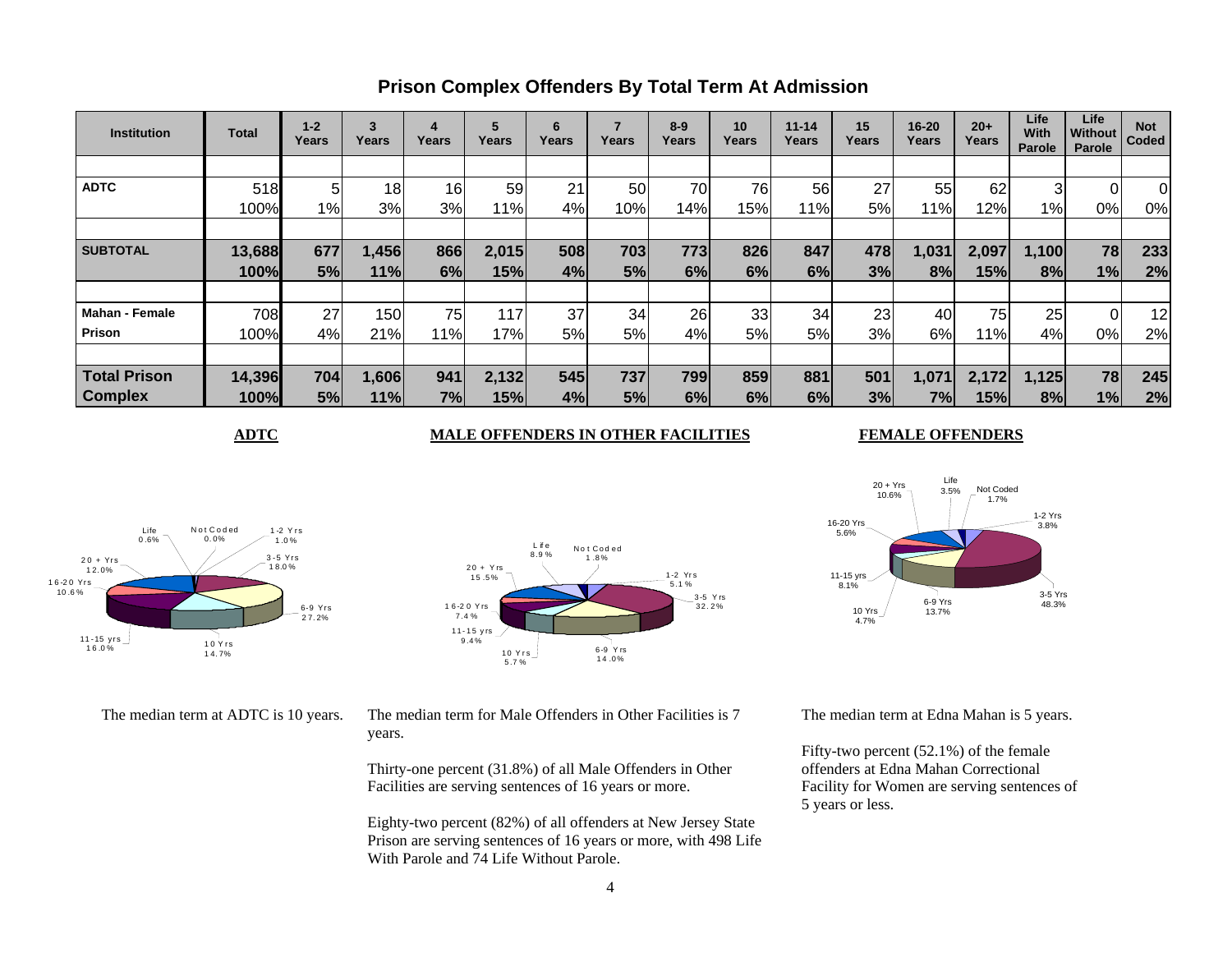| <b>Institution</b>                   | <b>Total</b>  | $1 - 2$<br>Years | 3<br>Years | 4<br>Years | 5<br>Years | 6<br>Years | $\overline{7}$<br>Years | $8-9$<br>Years | 10<br>Years | $11 - 14$<br>Years | 15<br>Years | $16 - 20$<br><b>Years</b> | $20+$<br>Years | Life<br><b>With</b><br>Parole | Life<br>Without<br>Parole | <b>Not</b><br><b>Coded</b> |
|--------------------------------------|---------------|------------------|------------|------------|------------|------------|-------------------------|----------------|-------------|--------------------|-------------|---------------------------|----------------|-------------------------------|---------------------------|----------------------------|
|                                      |               |                  |            |            |            |            |                         |                |             |                    |             |                           |                |                               |                           |                            |
| <b>Garden State</b>                  | 1,510         | 49               | 230        | 110        | 414        | 109        | 157                     | 113            | 116         | 85                 | 29          | 49                        | 30             | $\Omega$                      | $\overline{0}$            | 19                         |
|                                      | 100%          | 3%               | 15%        | 7%         | 27%        | 7%         | 10%                     | 7%             | 8%          | 6%                 | 2%          | 3%                        | 2%             | 0%                            | 0%                        | 1%                         |
|                                      |               |                  |            |            |            |            |                         |                |             |                    |             |                           |                |                               |                           |                            |
| <b>Mountainview</b>                  | 804           | 34               | 191        | 119        | 241        | 65         | 55                      | 47             | 23          | 10                 | $\mathbf 0$ |                           | $\Omega$       | $\Omega$                      | $\Omega$                  | 18                         |
|                                      | 100%          | 4%               | 24%        | 15%        | 30%        | 8%         | 7%                      | 6%             | 3%          | 1%                 | 0%          | 0%                        | 0%             | 0%                            | 0%                        | 2%                         |
|                                      |               |                  |            |            |            |            |                         |                |             |                    |             |                           |                |                               |                           |                            |
| Wagner                               | 300           | 9                | 30         | 24         | 72         | 21         | 31                      | 21             | 29          | 26                 | 14          | 16                        | 4              | $\Omega$                      | $\Omega$                  | $\mathbf{3}$               |
| <b>Main</b>                          | 100%          | 3%               | 10%        | 8%         | 24%        | 7%         | 10%                     | 7%             | 10%         | 9%                 | 5%          | 5%                        | 1%             | 0%                            | 0%                        | 1%                         |
| Wagner                               | 249           | $\overline{7}$   | 37         | 24         | 68         | 18         | 22                      | 21             | 17          | 11                 | 4           | 11                        | $6 \mid$       | $\Omega$                      | $\Omega$                  | 3                          |
| Ad Seg                               | 100%          | 3%               | 15%        | 10%        | 27%        | 7%         | 9%                      | 8%             | 7%          | 4%                 | 2%          | 4%                        | 2%             | 0%                            | 0%                        | 1%                         |
| Wagner                               | 110           | 8                | 24         | 11         | 21         | 5          | 8                       | $\overline{7}$ | 7           | 10                 | 8           |                           | $\Omega$       | $\Omega$                      | $\Omega$                  | 0                          |
| <b>Minimum Units</b>                 | 100%          | 7%               | 22%        | 10%        | 19%        | 5%         | 7%                      | 6%             | 6%          | 9%                 | 7%          | 1%                        | 0%             | 0%                            | 0%                        | 0%                         |
|                                      |               |                  |            |            |            |            |                         |                |             |                    |             |                           |                |                               |                           |                            |
| Wagner                               | 659           | 24               | 91         | 59         | 161        | 44         | 61                      | 49             | 53          | 47                 | 26          | 28                        | 10             | 0                             | $\Omega$                  | 6                          |
| <b>Total</b>                         | 100%          | 4%               | 14%        | 9%         | 24%        | 7%         | 9%                      | 7%             | 8%          | 7%                 | 4%          | 4%                        | 2%             | 0%                            | 0%                        | 1%                         |
|                                      |               |                  |            |            |            |            |                         |                |             |                    |             |                           |                |                               |                           |                            |
| <b>Total Youth</b><br><b>Complex</b> | 2,973<br>100% | 107<br>4%        | 512<br>17% | 288<br>10% | 816<br>27% | 218<br>7%  | 273<br>9%               | 209<br>7%      | 192<br>6%   | 142<br>5%          | 55<br>2%    | 78<br>3%                  | 40<br>1%       | $\bf{0}$<br>0%                | $\bf{0}$<br>0%            | 43<br>1%                   |

# **Youth Complex Offenders By Total Term At Admission**